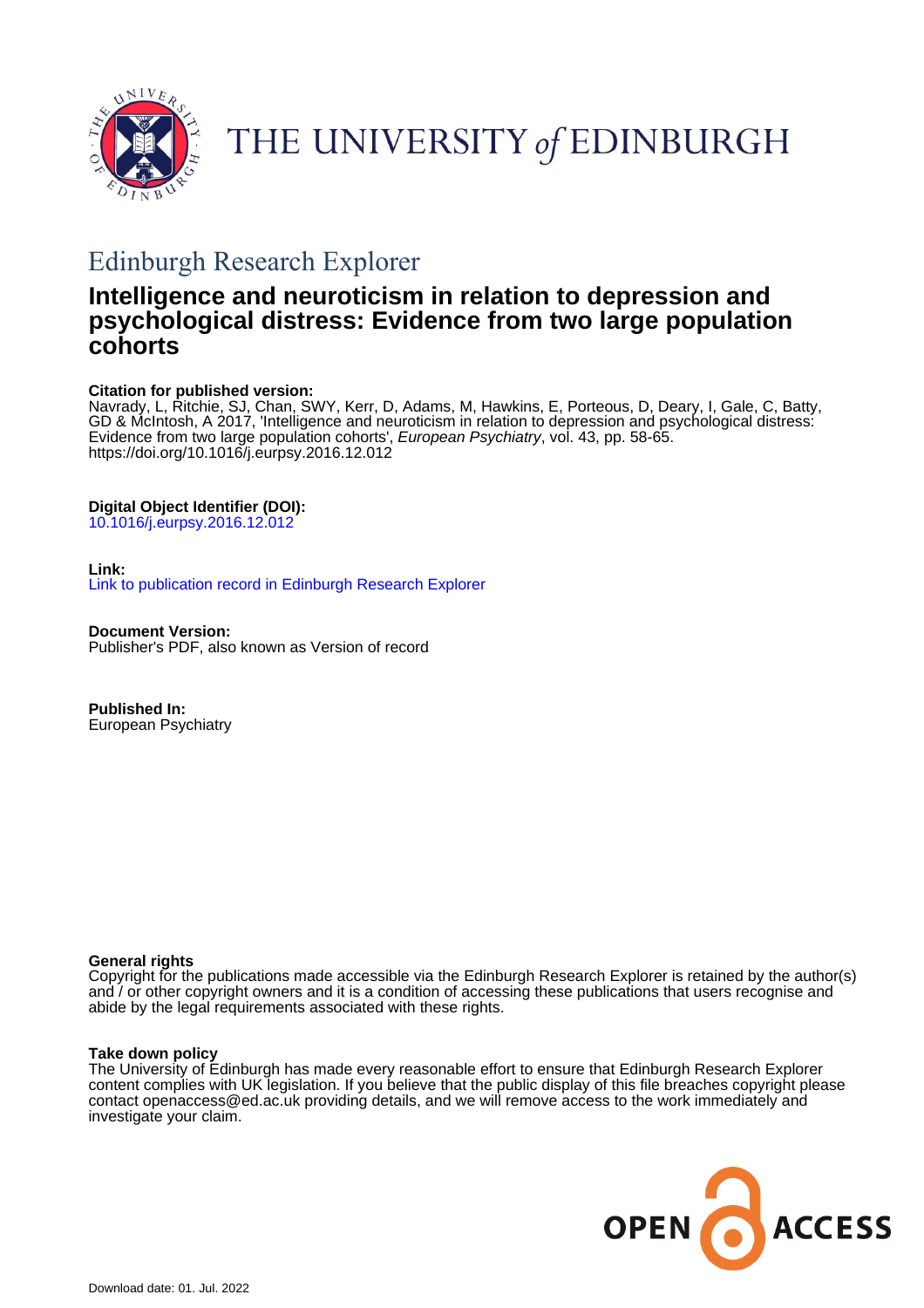European [Psychiatry](http://dx.doi.org/10.1016/j.eurpsy.2016.12.012) xxx (2016) xxx–xxx



Contents lists available at [ScienceDirect](http://www.sciencedirect.com/science/journal/09249338)

# European Psychiatry



journal homepage: http://www.europsy-journal.com

# 12 Original article

# <sup>3</sup> Intelligence and neuroticism in relation to depression and <sup>4</sup> psychological distress: Evidence from two large population cohorts

5 **Q1 L.B. Navrady <sup>a,\*</sup>, S.J. Ritchie <sup>b,c</sup>, S.W.Y. Chan <sup>d</sup>, D. Kerr <sup>a,b,c,d,e,f,g,h,i</sup>, M.J. Adams <sup>a</sup>, E. Hawkins <sup>a</sup>,** 6 D. Porteous <sup>b,e,f</sup>, I.J. Deary <sup>b,c,f</sup>, C.R. Gale <sup>b,g</sup>, G.D. Batty <sup>b,h,i</sup>, A.M. McIntosh <sup>a,b,f</sup>

<sup>a</sup> Division of Psychiatry, University of Edinburgh, Royal Edinburgh Hospital, Edinburgh, EH10 5HF, UK<br>8 <sup>b</sup> Centre for Cognitive Ageing and Cognitive Epidemiology, University of Edinburgh, 7, George Square,

<sup>b</sup> Centre for Cognitive Ageing and Cognitive Epidemiology, University of Edinburgh, 7, George Square, Edinburgh, EH8 9JZ, UK<br><sup>C</sup> Department of Psychology, University of Edinburgh, 7, George Square, Edinburgh, EH8 9JZ, UK

9 <sup>c</sup>Department of Psychology, University of Edinburgh, 7, George Square, Edinburgh, EH8 9JZ, UK<br>10 <sup>d</sup> Section of Clinical Psychology, University of Edinburgh, Medical Quad, Teviot Place, Edinburgh

<sup>d</sup> Section of Clinical Psychology, University of Edinburgh, Medical Quad, Teviot Place, Edinburgh, EH8 9AG, UK<br><sup>e</sup> Medical Genetics Section, Centre for Genetics and Experimental Medicine, Institute for Genetics and Molecu

<sup>e</sup> Medical Genetics Section, Centre for Genetics and Experimental Medicine, Institute for Genetics and Molecular Medicine, University of Edinburgh, Western<br>12 General Hospital, Crewe Road, Edinburgh, EH4 2XU, UK General Hospital, Crewe Road, Edinburgh, EH4 2XU, UK

<sup>f</sup> Generation Scotland, Centre for Genetics and Experimental Medicine, Institute for Genetics and Molecular Medicine, University of Edinburgh, Western

14 General Hospital, Crewe Road, Edinburgh, EH4 2XU, UK

<sup>g</sup> MRC Lifecourse Epidemiology Unit, University of Southampton, Southampton General Hospital, Southampton, SO16 6YD, UK<br>16 h Department of Epidemiology and Public Health, University College London, 1-19 Torrington Place,

<sup>h</sup> Department of Epidemiology and Public Health, University College London, 1-19 Torrington Place, London, WC1E 6BT, UK

<sup>i</sup> Alzheimer Scotland Dementia Research Centre, Department of Psychology, University of Edinburgh, 7, George Square, Edinburgh, EH8 9JZ, UK

### A R T I C L E I N F O

Article history: Received 24 October 2016 Received in revised form 23 December 2016 Accepted 28 December 2016 Available online xxx

Keywords: Depression Intelligence Neuroticism UK Biobank Generation Scotland Psychological distress

# A B S T R A C T

Background: Neuroticism is a risk factor for selected mental and physical illnesses and is inversely associated with intelligence. Intelligence appears to interact with neuroticism and mitigate its detrimental effects on physical health and mortality. However, the inter-relationships of neuroticism and intelligence for major depressive disorder (MDD) and psychological distress has not been well examined.

Methods: Associations and interactions between neuroticism and general intelligence (g) on MDD, selfreported depression, and psychological distress were examined in two population-based cohorts: Generation Scotland: Scottish Family Health Study (GS:SFHS,  $n = 19,200$ ) and UK Biobank ( $n = 90,529$ ). The Eysenck Personality Scale Short Form-Revised measured neuroticism and g was extracted from multiple cognitive ability tests in each cohort. Family structure was adjusted for in GS:SFHS.

Results: Neuroticism was strongly associated with increased risk for depression and higher psychological distress in both samples. Although intelligence conferred no consistent independent effects on depression, it did increase the risk for depression across samples once neuroticism was adjusted for. Results suggest that higher intelligence may ameliorate the association between neuroticism and selfreported depression although no significant interaction was found for clinical MDD. Intelligence was inversely associated with psychological distress across cohorts. A small interaction was found across samples such that lower psychological distress associates with higher intelligence and lower neuroticism, although effect sizes were small.

Conclusions: From two large cohort studies, our findings suggest intelligence acts a protective factor in mitigating the effects of neuroticism on psychological distress. Intelligence does not confer protection against diagnosis of depression in those high in neuroticism.

-<sup>C</sup> 2017 The Authors. Published by Elsevier Masson SAS. This is an open access article under the CC BY-NC-ND license [\(http://creativecommons.org/licenses/by-nc-nd/4.0/](http://creativecommons.org/licenses/by-nc-nd/4.0/)).

# $\frac{18}{19}$

# 021. Introduction

20 Major depressive disorder (MDD) is a leading cause of disease 21 burden worldwide [\[1\]](#page-7-0). Although MDD aetiology remains elusive, a

> Corresponding author. Floor 7, Kennedy Tower, Royal Edinburgh Hospital, Edinburgh, EH10 5HF, UK.

E-mail address: [s1467731@sms.ed.ac.uk](mailto:s1467731@sms.ed.ac.uk) (L.B. Navrady).

large proportion of its genetic covariance is attributable to 22 neuroticism [\[2,3\],](#page-7-0) suggesting a causal relationship. Neuroticism is 23 a partially-heritable personality trait representing high emotionali- 24 ty and stress sensitivity  $[4]$ , which correlates highly with MDD 25 [\[5\]](#page-7-0). Cross-sectional studies suggest a strong positive association 26 between neuroticism and MDD  $[6-8]$ , whilst higher neuroticism 27 prospectively associates with depression longitudinally [\[2,9–12\],](#page-7-0) 28 even when controlling for overlapping criteria [\[13–15\]](#page-7-0) and 29

<http://dx.doi.org/10.1016/j.eurpsy.2016.12.012>

<sup>0924-9338/© 2017</sup> The Authors. Published by Elsevier Masson SAS. This is an open access article under the CC BY-NC-ND license [\(http://creativecommons.org/licenses/by-nc](http://creativecommons.org/licenses/by-nc-nd/4.0/)[nd/4.0/](http://creativecommons.org/licenses/by-nc-nd/4.0/)).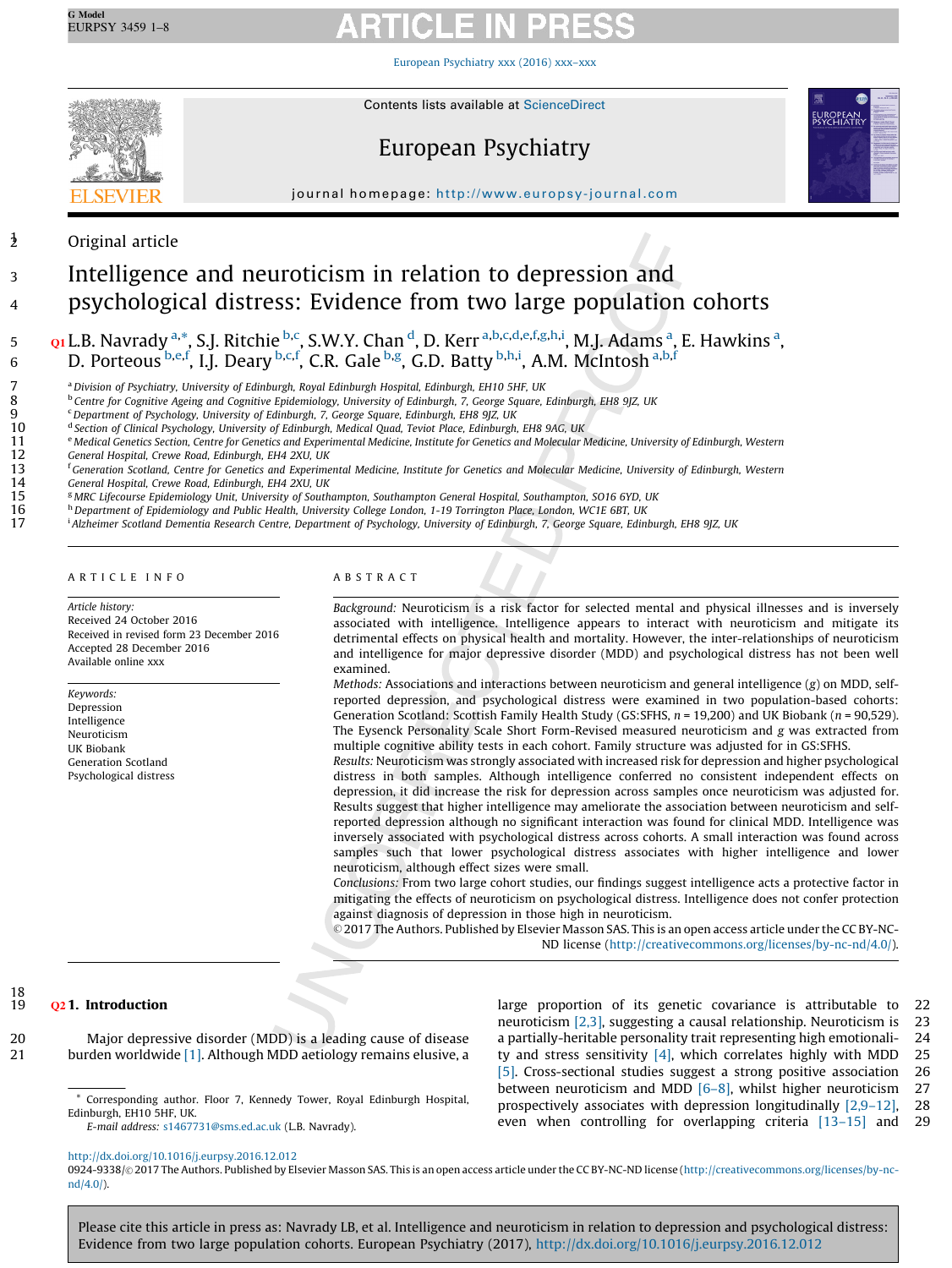30 demographics [\[16,17\].](#page-7-0) Whist the public health impacts of neuroti- cism are wide-ranging (for a comprehensive review see Lahey), neuroticism may be an indirect measure of later MDD risk, rather than the causative risk factor itself. Whilst MDD is often recurrent [\[18\]](#page-7-0), neuroticism is a stable trait [\[19\]](#page-7-0) suggesting that their correlation is unlikely to be substantially attributable to an effect of MDD on neuroticism.

37 General intelligence  $(g)$  is a latent construct theorized to explain the common observation that people who excel in one type of cognitive task tend to excel in others [\[20\]](#page-7-0). When reduced to a single factor (g) these correlations explain approximately 50% of the covariance between tests. Lower intelligence in early life has 42 been found to be a risk factor for poor physical health [\[21\]](#page-7-0) and early mortality in adulthood [\[22,23\]](#page-7-0). Although research specifical-44 ly regarding MDD is relatively sparse  $[24]$ , there is evidence to 45 suggest that g is impaired in depression [\[25,26\]](#page-7-0) with longitudinal studies suggesting lower g in childhood or adolescence confers vulnerability to psychopathology in adulthood [\[27–30\].](#page-7-0)

 Psychological distress represents a cluster of emotional 49 symptoms linked to depression [31-33]. Although symptoms of distress are common in population samples [\[34,35\]](#page-7-0), they indicate only subthreshold mental health problems. With self-report measures of distress [\[36,37\]](#page-7-0) freely available in epidemiological research, their measurement provides greater detective power to make distinctions between syndrome and subthreshold symp- toms. Longitudinal research suggests neuroticism has a strong, direct effect on psychological distress [\[38\].](#page-7-0) Low childhood intelligence strongly associates with increased psychological distress in adulthood [\[27,39\]](#page-7-0), which may precede MDD onset [\[40\]](#page-7-0). However, this is not a universal observation, particularly in studies accounting for socioeconomic status (SES).

 Intelligence and neuroticism may interact to influence indices 62 of health. A longitudinal study of war veterans  $[41]$  found high neuroticism and low cognitive ability were separate risk factors for mortality. Specifically, a 1-standard deviation increase in neuroti- cism resulted in a 33% increase in mortality; a 1-standard deviation decrease in intelligence associated with a 27% increase in mortality. An interaction (hazards ratio of 0.89) suggested that high neuroticism with low cognitive ability associates with high risk of poor health and reduced lifespan. Furthermore, high cognitive ability moderates the adverse effects of neuroticism on 71 adjustment [\[42\].](#page-7-0) Whether similar interactions exist with regard to their effects on depression remains unknown. No investigation has yet examined how intelligence and neuroticism influence risk for MDD and how they may moderate each other's associations in

depression and psychological distress. Such an analysis may serve 75 to clarify the mechanisms underlying MDD.  $76$ 

In this study, two large population-based cohorts were 77 examined – Generation Scotland: Scottish Family Health Study 78 (GS: SFHS) [\[43,44\]](#page-7-0) and UK Biobank [\[45,46\]](#page-7-0). As previous studies 79 suggest strong associations of neuroticism with risk of MDD [\[2,5\],](#page-7-0) 80 the same effect was hypothesised here. We hypothesised that 81 higher intelligence may reduce MDD risk by mitigating the adverse 82 effects of neuroticism, similarly to the interaction identified for 83 mortality [\[41\].](#page-7-0) This reasoning transfers to psychological distress, 84 hypothesising a positive association between neuroticism and 85 psychological distress would be ameliorated by higher intelligence. 86

#### **2. Method** 87

#### 2.1. GS:SFHS Overview 88

GS:SFHS is a family and population-based cohort recruited 89 throughout Scotland between 2006 and 2011 [\[43\].](#page-7-0) During clinic 90 assessment, participants aged  $18-98$  ( $n = 24,084$ ) provided clinical, 91 cognitive and biological data. Full details are provided elsewhere 92 [\[43,44\].](#page-7-0) The GS:SFHS sample is predominately female (59%), and 93 generally healthier and wealthier than the Scottish population 94 [\[43\]](#page-7-0). This study includes 19,200 individuals with complete data of 95 interest. Demographic information from this cohort is provided in 96 Table 1 and within the [Supplementary](#page-7-0) materials. 97

Study assessments: during clinic assessment, participants were 98 screened for lifetime history of MDD using a structured clinical 99 interview [\[47\].](#page-7-0) Diagnosis of MDD follows DSM-IV criteria; if either 100 symptoms of depressive mood or anhedonia are endorsed, a 101 minimum of four further symptoms must also be endorsed. Clinical 102 significance must be endorsed, too (ie., symptoms lasting nearly all 103 day, every day for a minimum of two weeks). This study includes 104 2481 individuals meeting criteria for lifetime history of MDD 105 (13%), and 16,719 non-MDD cases (87%). 106

Four cognitive tests measuring intelligence were administered 107 during clinic assessment [\[43,44\]](#page-7-0). The Wechsler Digit Symbol 108 Substitution Task [\[48\]](#page-7-0) measured processing speed. One paragraph 109 from The Weschler Logical Memory Test I & II <a>[\[49\]](#page-7-0)</a> measured verbal 110 declarative memory. The Verbal Fluency Test measured executive 111 function [\[48\]](#page-7-0) using phonemic lists of C, F and L. Vocabulary was 112 measured with The Mill-Hill Vocabulary Test [\[50\],](#page-7-0) using combined 113 junior and senior synonyms. General intelligence  $(g)$  was extracted 114 from these tests, as the first un-rotated principal component [\[51\],](#page-7-0) 115 explaining 41% of the variance. Loadings for processing speed, 116

Table 1

Demographic, clinical, and cognitive characteristics of GS:SFHS and UK Biobank individuals in the current study.

|                                         | GS:SFHS               |                         |                            | UK Biobank            |                         |                              |  |
|-----------------------------------------|-----------------------|-------------------------|----------------------------|-----------------------|-------------------------|------------------------------|--|
|                                         | Total<br>$(n=19,200)$ | Control<br>$(n=16,719)$ | Lifetime MDD<br>$(n=2481)$ | Total<br>$(n=90,529)$ | Control<br>$(n=60,402)$ | Lifetime MDD<br>$(n=30,127)$ |  |
| Age                                     | 47.16 (14.97)         | 47.23 (15.27)           | 46.39 (12.89)              | 56.64 (8.13)          | 57.15 (8.16)            | 55.60 (7.98)                 |  |
| Sex (% female)                          | 59                    | 57                      | $72^{\degree}$             | 52                    | 46                      | 65                           |  |
| Neuroticism                             | 3.84(3.16)            | 3.45(2.94)              | 6.45(3.32)                 |                       | 2.65(2.43)              | 5.09(2.96)                   |  |
| GHQ score                               | 15.93(8.81)           | 14.93 (7.56)            | 22.70 (12.77)              | 1.36(1.91)            |                         | 2.30(2.47)                   |  |
| PHO score                               |                       |                         |                            |                       | 0.89(1.33)              |                              |  |
| Wechsler Digit Symbol Substitution Task | 72.31 (17.09)         | 72.45 (17.23)           | 71.44 (16.06)              |                       |                         |                              |  |
| Mill-Hill Vocabulary Test               | 30.06 (4.76)          | 30.05(4.75)             | 30.15 (4.84)               |                       |                         |                              |  |
| Weschler Logical Memory Test I & II     | 31.01 (8.04)          | 30.99 (8.09)            | 31.02 (7.68)               |                       |                         |                              |  |
| Verbal Fluency Test                     | 25.68 (8.10)          | 25.60(8.11)             | 26.21(8.05)                |                       |                         |                              |  |
| Reaction time                           |                       |                         |                            | 564.00 (119.87)       | 564.70 (119.98)         | 562.58 (119.66)              |  |
| Visual memory                           |                       |                         |                            | 4.04(3.21)            | 4.04(3.23)              | 4.04(3.17)                   |  |
| Verbal-numerical reasoning              |                       |                         |                            | 6.09(2.14)            | 6.07(2.16)              | 6.12(2.11)                   |  |
| <b>SIMD</b>                             | 3903.82 (1851.91)     | 3957.58 (1832.28)       | 3541.51 (1941.03)          |                       |                         |                              |  |
| <b>Townsend Score</b>                   |                       |                         |                            | $-1.37(2.84)$         | $-1.47(2.77)$           | $-1.06(2.94)$                |  |

GS:SFHS: Generation Scotland: the Scottish Family Health Study; MDD: Major Depressive Disorder; GHQ: General Health Questionnaire; PHQ: Patient Health Questionnaire; SIMD: the Scottish Index of Multiple Deprivation. With the exception of sex, values represent Mean (SD).

Significantly different from controls at  $P < 0.05$ .

<span id="page-2-0"></span>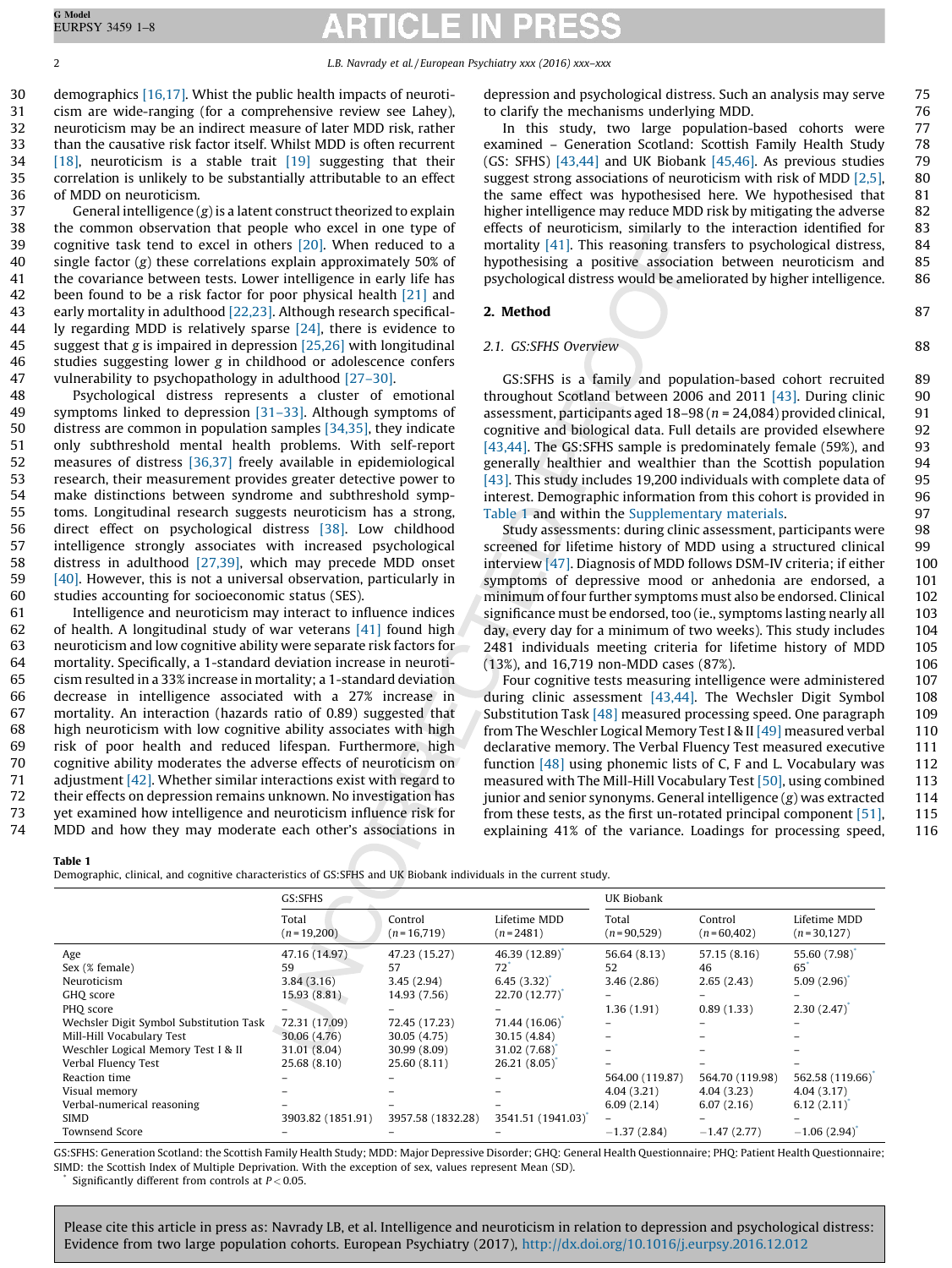117 vocabulary, verbal declarative memory and executive function 118 were 0.57, 0.68, 0.63 and 0.69 respectively.

 The self-reported Eysenck Personality Questionnaire Short Form-Revised (EPQ-SF) [\[52\]](#page-7-0) measured neuroticism. Twenty-four questions assessed neuroticism and extraversion, with total scores on each subscale ranging from 0–12. Higher scores indicate higher 123 levels of each trait. This scale has been concurrently validated [\[53\]](#page-7-0) with high reliability [\[54\]](#page-7-0).

 Psychological distress was self-reported using the General Health Questionnaire (GHQ-28) [\[36\]](#page-7-0). Twenty-eight items were 127 scored from 0 ("not at all") to 3 ("much more than usual") with a total score ranging from 0–84. Higher scores indicate increased psychological distress.

130 The Scottish Index of Multiple Deprivation (SIMD) [\[55\]](#page-7-0) is an official tool which identifies deprivation by combining different indicators (eg., income, crime) into a single index. The SIMD divides Scotland into 6505 small areas based on participant postcode, and assigns them a relative ranking from 1 (most deprived) to 6505 (least deprived).

# 136 2.2. UK Biobank Overview

 UK Biobank is a population cohort recruited across the UK from 2006–2010. During an extensive baseline assessments [\[56\]](#page-7-0) 139 participants aged 40–69 ( $n = 502,682$ ) provided biological, physi- cal, and touch-screen questionnaire measures of socio-demogra- phics (e.g., age, sex), psychosocial factors (e.g., mental health), and cognitive function. UK Biobank represents a wide range of exposures typical within the UK population [\[57\],](#page-7-0) and has been described in detail elsewhere [\[45,46\]](#page-7-0). In this study, 147 individuals were removed from analysis due to participation in GS:SFHS. In total, 90,529 individuals with complete data of interest were 147 included. Demographic information is provided in [Table](#page-2-0) 1 and in 148 the [Supplementary](#page-7-0) materials.

 Study assessments: between 2008–2010, a touch-screen questionnaire was added to the protocol to assess probable 151 depression  $(n = 172, 751)$  [\[58\]](#page-7-0). Although depression was not assessed using a precise diagnostic tool, the classification followed 153 a self-report approach within the guidelines of the ICD-10 [\[59\]](#page-7-0) and<br>154 the DSM-IV [60]. Lifetime history of depression was assessed using the DSM-IV  $[60]$ . Lifetime history of depression was assessed using items relating to the lifetime experience of depressive symptoms and help-seeking for mental health. A detailed description of how 157 this phenotype was derived is provided elsewhere [\[56\]](#page-7-0). This study included 30,127 (33%) individuals self-reporting lifetime history of depression, and 60,402 (67%) non-depressed cases.

 Three novel cognitive tests were administered via touch-screen questionnaire measuring reaction time, verbal-numerical reason- ing, and visual memory [\[56\].](#page-7-0) A timed symbol matching test measured reaction time as the mean response time in ms over 12 trials; higher reaction times equate to poorer performance. Thirteen logic/reasoning-type questions assessed verbal-numeri- cal reasoning - the total number of correct answers given within two-minutes was analysed. A visuo-spatial memory task measured the number of errors made when matching card pairs, higher scores reflect poorer cognitive function. From these tests, g was extracted as the first un-rotated principal component [\[51\],](#page-7-0) explaining 44% of the variance in scores. Loadings onto g were: 172 – 0.61 (verbal-numeric reasoning), 0.57 (visual memory), and 0.55 (reaction time).

 Neuroticism was assessed using 12 questions from the Eysenck Personality Questionnaire Short Form-Revised (EPQ-SF) [\[52\],](#page-7-0) administered via a touch-screen questionnaire. A total score from 0–12 was produced, with higher scores reflecting increasing neuroticism.

179 The first four questions of the Patient Health Questionnaire–9 180 (PHQ9) [\[37\]](#page-7-0) were administered by touch-screen questionnaire to measure psychological distress. Responses on a scale from 0 (''Not 181 at all'') to 3 (''Nearly every day'') were aggregated and a higher total 182 score denoted higher levels of psychological distress. 183

The Townsend Deprivation Index [\[61\]](#page-7-0) is a census-based 184 measure of deprivation, incorporating unemployment, non-car 185 ownership, non-home ownership and household overcrowding 186 into a single index. Small geographical areas based on postcode 187 information are allocated Townsend Scores. Higher scores repre- 188 sent greater deprivation. The sense of the sense of the sense of the sense of the sense of the sense of the sense of the sense of the sense of the sense of the sense of the sense of the sense of the sense of the sense of t

2.3. Statistical analysis 190

In GS:SFHS, the MCMCglmm package was used. The Markov 191 Chain Monte Carlo estimator produces generalised linear mixed 192 models for binary outcomes (using the ''threshold'' family with a 193 probit link function). The threshold link is unique to MCMCglmm, 194 and although produces very similar results to a logit function, 195 threshold links most closely match the underlying assumptions of 196 latent normal errors in pedigree-based mixed effect models 197 [\[62\]](#page-8-0). MCMCglmm was essential to control for genetic relatedness 198 of the sample, which was fitted as a random effect using an inverse 199 pedigree matrix. Due to limitations within MCMCglmm with 200 missing predictor variables, only complete data can be used. An 201 interaction was fitted to estimate the moderating effect of g on the 202 contribution of neuroticism to MDD. Another model examined this 203 interaction while conditioning on deprivation. Regression coef- 204 ficients are reported as Odds-Ratios. In a second set of analyses, 205 GHQ was modelled as a normally distributed outcome variable. 206 Neuroticism and GHQ were standardised to have a mean of zero 207 and a standard deviation of 1. Age (standardised) and sex were 208 used as fixed effects throughout. 209

In UK Biobank, generalized linear regression analyses were 210 conducted as kinship need not be accounted for. The main effects 211 of neuroticism and g were examined as predictors for self- 212 reported depression. The interaction between neuroticism and g 213 on depression was modelled. Another model examined this 214 interaction while adjusting for deprivation. Generalized linear 215 regressions were fitted with a logit link function and Odds-Ratios 216 reported. A second set of analyses examined psychological 217 distress (PHQ) using linear regression models. Neuroticism and 218 PHQ were standardised to have a mean of zero and a standard 219 deviation of one. Reaction time was log transformed due to a 220 significantly positive skew. Visual memory was transformed 221 with a log + 1 transformation because it was significantly skewed 222 and zero-inflated. All regression analyses co-varied for age, and 223 sex. 224

## 3. Results 225

## 3.1. GS:SFHS 226

As seen in [Table](#page-2-0) 1, MDD cases were younger, predominately 227 female, and had higher GHQ and neuroticism scores. No group 228 differences were found in general intelligence;  $(t(3243.38) = -1.39, 229$  $P = 0.17$ , Cohen's  $d = 0.03$ ). Group differences were found in 230 processing speed and executive function. MDD cases were from 231 less deprived areas; (t(3171.20) = 9.93,  $P = 2.20 \times 10^{-16}$ , Cohen's 232  $d = 0.22$ ). Full statistical output can be found in the [Supplementary](#page-7-0) 233 [materials.](#page-7-0) 234

# 3.1.1. Associations of neuroticism and g with MDD status 235

Higher neuroticism was strongly associated with increased risk 236 for MDD. A 1SD-increase in neuroticism increased MDD risk by an 237 odds-ratio of 3.61 (95% CIs = [3.28, 4.01],  $P < 1.00 \times 10^{-4}$ ). 238 Although no age effects were found, being female increased risk 239 for MDD by an Odds-Ratio of 1.76 (95% CIs = [1.52, 2.03], 240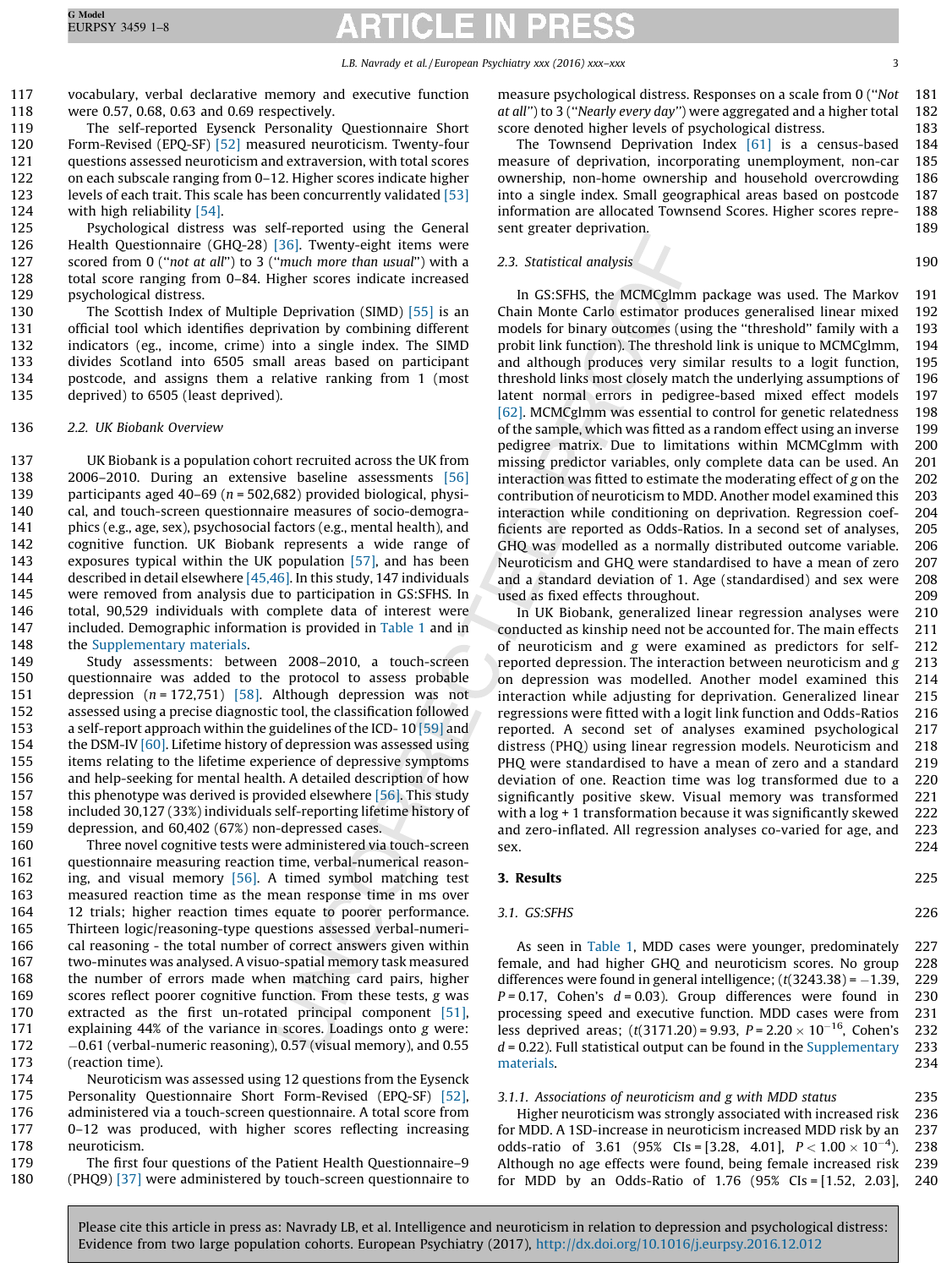<span id="page-4-0"></span>

Fig. 1. Predicted risk for MDD and self-reported depression from the interaction of neuroticism and g in both GS:SFHS and UK Biobank. Regression lines reflect the interaction at mean g (black line) and 2SD above (blue line) and below mean g (pink line).

241  $P < 1.00 \times 10^{-4}$ ). g had no independent effect on risk for MDD 242 (OR = 1.02, 95% CIs = [0.99, 1.07], P = 0.53).

# 243 3.1.2. Interaction between neuroticism and g on MDD

 No interaction was found between neuroticism and g (OR = 1.03, 95% CI = [0.98, 1.08], P = 0.32), see Fig. 1 and Table 2, even after co-varying for SIMD. However, the main effect of neuroticism was strongly associated with MDD risk (OR = 3.71,  $-$  95% CI = [3.37, 4.12],  $P$   $<$  1.00  $\times$  10 $^{-4}$ ) whilst g was associated with a small increase in MDD risk (OR = 1.14, 95% CIs = [1.07, 1.20],  $P < 1.00 \times 10^{-4}$ ). A main effect was found whereby higher deprivation confers risk for MDD (OR = 0.80, 95% CIs = [0.75, 252 0.86],  $P < 1.00 \times 10^{-4}$ ).

3.1.3. Associations of neuroticism and g with psychological distress 253 Neuroticism was associated with increased psychological 254 distress; a 1SD increase in neuroticism was associated with an 255 increase in GHQ of  $\beta$  0.52 (95% CIs = [0.50, 0.53],  $P < 1.00 \times 10^{-4}$ ). 256 A small inverse relationship was found whereby higher g was 257 associated with decreased levels of psychological distress 258  $(\beta = -0.08, 95\% \text{ CIs} = [-0.09, -0.07], P < 1.00 \times 10^{-4}).$  259

3.1.4. Interaction between neuroticism and g on psychological distress 260 A small interaction suggested higher g interacts with neuroti- 261 cism to mitigate neuroticism's detrimental association on GHQ 262  $(\beta = -0.05, 95\% \text{ CIs} = [-0.06, -0.04], P < 1.00 \times 10^{-4})$ , see [Fig.](#page-5-0) 2 and 263 Table 2. This interaction remained after co-varying for deprivation. 264

#### Table 2

Results of a MCMC generalized linear mixed model from GS:SFHS predicting Odds-Ratios of MDD status, beta-coefficients for psychological distress (GHQ), P-value, upper and lower 95% confidence intervals and the Deviance Information Criterion AND results of a logistic regression from UK Biobank predicting Odds-Ratios for MDD status, betacoefficients for psychological distress (PHQ), P-value, upper and lower 95% confidence intervals, the Akaike Information Criterion and adjusted  $R^2$  value for the model.

| Sample     | Outcome    | Variables                  | Odds-Ratio | $\beta$ | Lower 95% CIs | Upper 95% CIs | P-value                  | <b>DIC</b> | AIC    | $R^2$  |
|------------|------------|----------------------------|------------|---------|---------------|---------------|--------------------------|------------|--------|--------|
| GS:SFHS    | MDD        | Age                        | 1.00       |         | 0.99          | 1.01          | $9.71 \times 10^{-2}$    | 12,561.35  |        |        |
|            |            | Sex(F)                     | 1.71       |         | 1.48          | 1.97          | $< 1.00 \times 10^{-4}$  |            |        |        |
|            |            | Neuroticism                | 3.71       |         | 3.37          | 4.12          | $< 1.00 \times 10^{-4}$  |            |        |        |
|            |            | g                          | 1.14       |         | 1.07          | 1.20          | $< 1.00 \times 10^{-4}$  |            |        |        |
|            |            | Neuroticism <sup>*</sup> g | 1.03       |         | 0.98          | 1.08          | 0.32                     |            |        |        |
| UK Biobank | <b>MDD</b> | Age                        | 0.98       |         | 0.99          | 0.99          | $< 2.00 \times 10^{-16}$ |            | 98,785 |        |
|            |            | Sex(F)                     | 1.34       |         | 1.32          | 1.36          | $< 2.00 \times 10^{-16}$ |            |        |        |
|            |            | Neuroticism                | 2.40       |         | 2.36          | 2.44          | $< 2.00 \times 10^{-16}$ |            |        |        |
|            |            | g                          | 1.06       |         | 1.04          | 1.07          | $5.08 \times 10^{-14}$   |            |        |        |
|            |            | Neuroticism <sup>*</sup> g | 0.96       |         | 0.95          | 0.98          | $< 1.09 \times 10^{-7}$  |            |        |        |
|            |            |                            |            |         |               |               |                          |            |        |        |
| GS:SFHS    | GHQ        | Age                        |            | 0.00    | $-0.00$       | 0.00          | 0.59                     | 47,873.87  |        |        |
|            |            | Sex(F)                     |            | 0.04    | 0.02          | 0.07          | $2.63 \times 10^{-3}$    |            |        |        |
|            |            | Neuroticism                |            | 0.50    | 0.49          | 0.52          | $< 1.00 \times 10^{-4}$  |            |        |        |
|            |            | g                          |            | $-0.04$ | $-0.05$       | $-0.03$       | $< 1.00 \times 10^{-4}$  |            |        |        |
|            |            | Neuroticism <sup>*</sup> g |            | $-0.05$ | $-0.06$       | $-0.04$       | $< 1.00 \times 10^{-4}$  |            |        |        |
| UK Biobank | PHQ        | Age                        |            | $-0.02$ | $-0.02$       | $-0.01$       | $<\!2.00\times10^{-16}$  |            |        | 0.2976 |
|            |            | Sex(F)                     |            | $-0.02$ | $-0.02$       | $-0.01$       | $1.57\times10^{-8}$      |            |        |        |
|            |            | Neuroticism                |            | 0.51    | 0.51          | 0.52          | $< 2.00 \times 10^{-16}$ |            |        |        |
|            |            | g                          |            | $-0.05$ | $-0.06$       | $-0.05$       | $< 2.00 \times 10^{-16}$ |            |        |        |
|            |            | Neuroticism <sup>*</sup> g |            | $-0.02$ | $-0.03$       | $-0.02$       | $< 2.00 \times 10^{-16}$ |            |        |        |

MCMC: Markov Chain Monte Carlo; GS:SFHS: Generation Scotland: the Scottish Family Health Study; GHQ: General Health Questionnaire; DIC: Deviance Information Criterion; g: General Intelligence; MDD: major depressive disorder; PHQ: Patient Health Questionnaire; AIC: Akaike Information Criterion.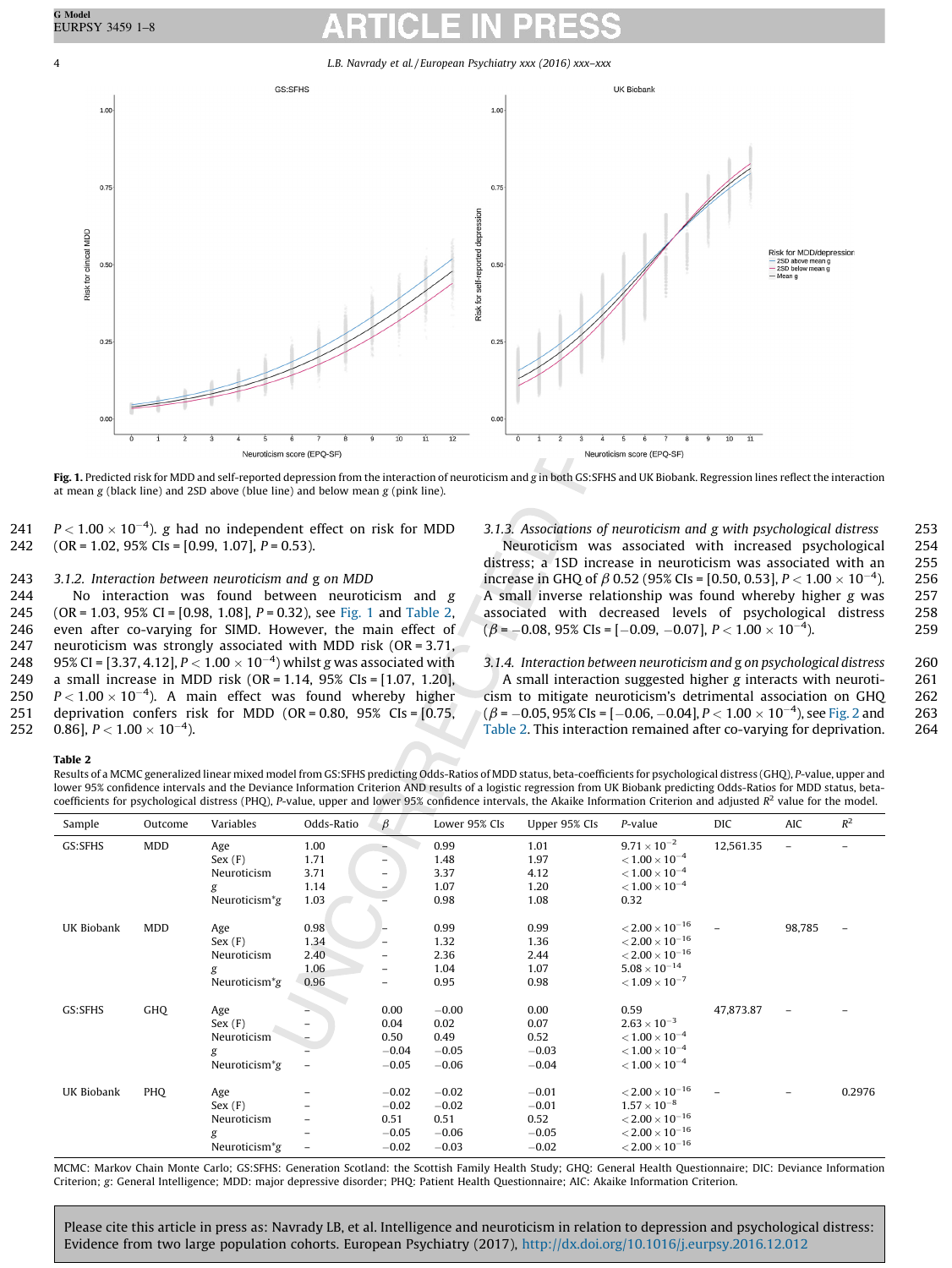L.B. Navrady et al. / European Psychiatry xxx (2016) xxx–xxx 5

<span id="page-5-0"></span>

Fig. 2. Psychological distress scores from the interaction of neuroticism and g in both GS:SFHS (GHQ) and UK Biobank. Regression lines reflect the interaction at mean g (black line) and 2SD above (blue line) and below mean g (pink line).

### 265 3.2. UK Biobank

 As reported in [Table](#page-2-0) 1, MDD cases were younger, predominately female, and had higher psychological distress (PHQ) and neuroti- cism scores than non-depressed cases. Significant differences were found in verbal-numerical reasoning (in which non-depressed cases performed better) and reaction time (in which depressed cases performed better). g was higher in depressed cases 272 (t(61357) = -2.65,  $P = 8.12 \times 10^{-3}$ , Cohen's d = 0.02). Non-de- pressed cases had lower deprivation scores than depressed cases; 274 (t(57110) = -20.08,  $P = 2.2 \times 10^{-16}$ , Cohen's d = 0.14), although 275 this difference was small. See the [Supplementary](#page-7-0) materials for full statistical output.

### 277 3.2.1. Associations of neuroticism and g with MDD status

 Higher neuroticism was associated with increased likelihood of self-reported depression. For every 1SD increase in neuroticism, the odds for depression increased by 2.39 (95% CIs = [2.35, 2.43],  $P < 2.00 \times 10^{-16}$ ). No main effects of g were found (OR = 1.00, 95%<br>282 CIs = [0.99, 1.01], P = 0.86). Small effects of age and sex were found.  $CIs = [0.99, 1.01], P = 0.86$ . Small effects of age and sex were found.

## 283 3.2.2. Interaction between neuroticism and g on MDD

 A small interaction was found in which high levels of intelligence and neuroticism associate with reduced self-reported 286 depression (OR = 0.96, 95% CIs = [0.95, 0.98],  $P = 1.09 \times 10^{-7}$ ), see [Table](#page-4-0) 2 and [Fig.](#page-4-0) 1. This interaction remained after co-varying for deprivation.

289 3.2.3. Associations of neuroticism and g with psychological distress 290 Neuroticism was moderately associated with increased levels 291 of psychological distress. For every 1SD increase in neuroticism,<br>292 PHO increased by  $\beta$  0.52 (95% confidence intervals = [0.51, 0.52], 292 PHQ increased by  $\beta$  0.52 (95% confidence intervals = [0.51, 0.52],<br>293  $P < 2.00 \times 10^{-16}$ ), g was associated with a small reduction in PHO 293  $P < 2.00 \times 10^{-16}$ ). g was associated with a small reduction in PHQ<br>294  $(\beta = -0.08, 95\% \text{ CIs} = [-0.08, -0.07], P < 2.00 \times 10^{-16})$ .  $(\beta = -0.08, 95\% \text{ CIs} = [-0.08, -0.07], P < 2.00 \times 10^{-16}).$ 

 3.2.4. Interaction between neuroticism and g on psychological distress A small interaction was found in which g moderates the detrimental effects of neuroticism on psychological distress  $(\beta = -0.02, 95\% \text{ CIs} = [-0.03, -0.02], P < 2.00 \times 10^{-16}), \text{ see}$  [Table](#page-4-0) 2 and Fig. 2. This interaction remained after co-varying for 299 deprivation. 300

### **4. Discussion 301**

The cross-sectional associations between neuroticism, general 302 intelligence (g), MDD, self-reported depression, and psychological 303 distress were examined in two large population based cohorts; 304 GS:SFHS and UK Biobank. Neuroticism was strongly associated 305 with increased risk for both MDD diagnosis and self-reported 306 depression, replicating previous findings [\[6,7\].](#page-7-0) Intelligence con- 307 ferred no consistent independent effects but associated with an 308 increased risk for depression once neuroticism was adjusted for. 309 UK Biobank data suggest an interaction whereby higher g has a 310 small effect in reducing the impact of neuroticism on self-reported 311 depression. This interaction was small, both absolutely, and in 312 comparison to the main effects of neuroticism. No such interaction 313 was found in GS:SFHS using a clinical measure of MDD. However, 314 across samples, the risk conferred by neuroticism after co-varying 315 for g appears to be increased in terms of the absolute OR value 316 when compared to basic models. Overall, results demonstrate an 317 association whereby intelligence provides modest protection 318 against the risk-conferring effects of neuroticism on self-reported 319 depression, but not clinical MDD. 320

Consistent and replicable findings were found suggesting 321 higher neuroticism associates with increased psychological 322 distress, whereas higher intelligence associates with reduced 323 psychological distress. A small interaction was found across 324 samples such that lower distress associates with higher intelli- 325 gence and lower neuroticism. Although these results are of small 326 magnitude, they suggest an important interaction whereby higher 327 g lessens the strength of the neuroticism-distress association. 328

This is the first study of intelligence's potential protective 329 influence on MDD [\[63\]](#page-8-0), self-reported depression, and psychologi- 330 cal distress in high neuroticism individuals. Consistent with 331 previous research the strong link between neuroticism with 332 increased risk for depression and psychological distress was 333 replicated with moderate effect sizes. Although longitudinal work 334 suggests intelligence provides protection to mental health 335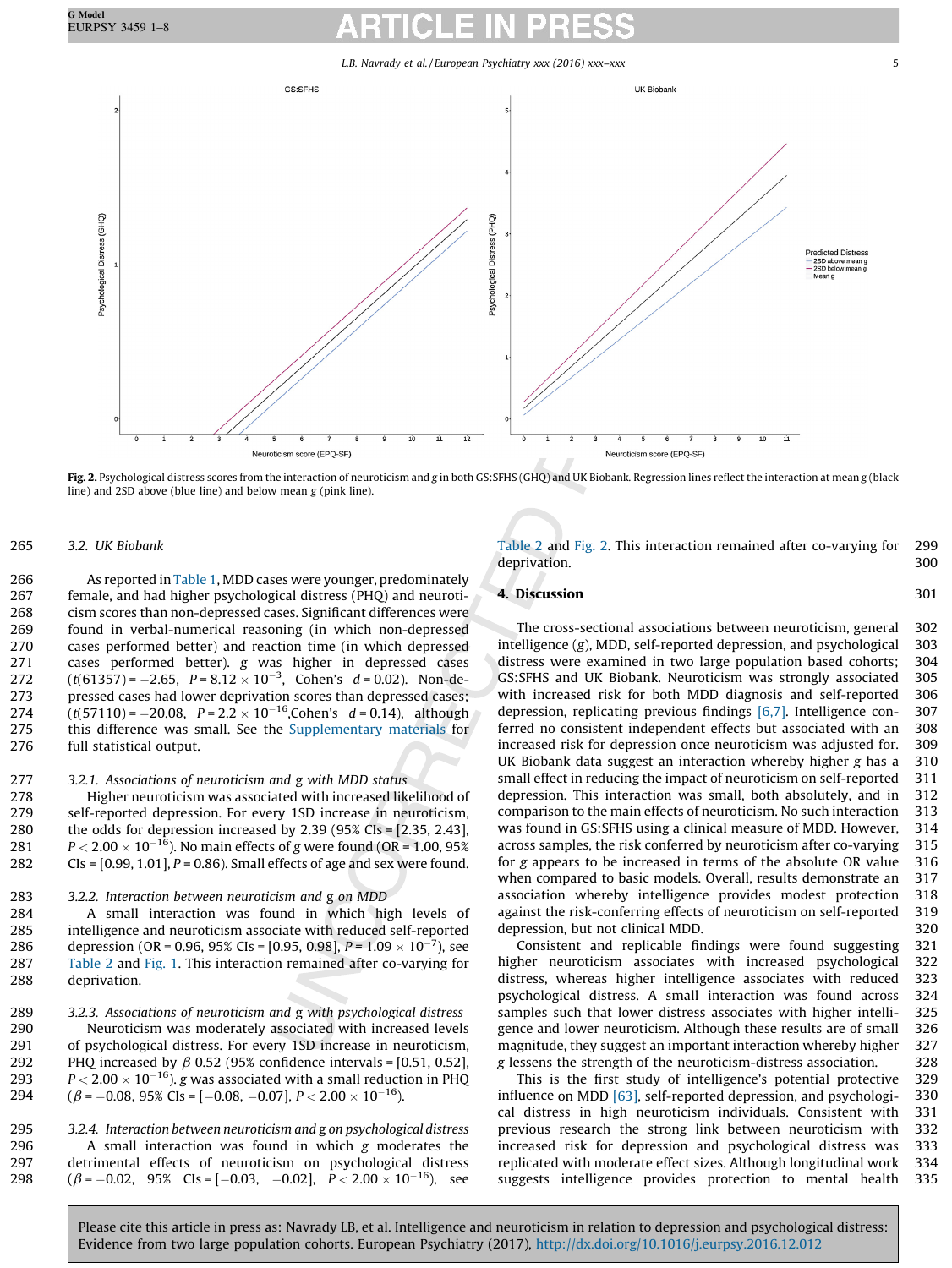[\[24,28,29\],](#page-7-0) we found g increased the risk for depression when adjusted for neuroticism. The magnitude of this risk was very small, however. Across cohorts, intelligence associated with decreased levels of psychological distress. A modest association of intelligence as a mitigating factor in reducing psychological distress in individuals with high neuroticism was found in both cohorts. Although this study suggests intelligence provides a protective function in self-reported depression and psychological distress (which mirrors previous research [\[23,41,42\]](#page-7-0)), intelligence was not found to be protective against diagnosis of depression in those high in neuroticism.

 It is unclear why intelligence associates with protection to risk for psychological distress, but not MDD. One supposition is that individuals with higher intelligence may be more likely to seek help, and therefore are more likely to receive a clinical diagnosis of depression. Another postulation could be that intelligence has an effect only during times of depressive episode. A state-dependent association of cognitive ability has been suggested in which variability in intelligence co-varies with depressive episode and remission (for a comprehensive review, see Sackeim and Steif [\[26\]](#page-7-0)). As such, subsequent investigations may benefit from addressing the same hypotheses examining individuals with current MDD in comparison to individuals in remission, and controls. Increased psychological distress is an established symptom of depression and often used in clinical diagnosis [\[31,32\].](#page-7-0) Goldberg [\[33\]](#page-7-0) described distress as representing the overall severity of depression and so it is likely that individuals scoring highly on measures of psychological distress may be more likely to self-report the disorder, irrespective of its clinical significance. However, we must be mindful of the complexities of causality; whilst it is likely that the neuroticism trait prospectively predicts later distress and self-reported depression, 368 we cannot be certain that these factors are not manifestations of the same underlying risk.

 Intelligence could be a marker of system integrity [\[64\]](#page-8-0) in which increased intelligence circumvents negative mood biasing in individuals high in neuroticism that may lead to distress and disorder [\[65\]](#page-8-0). Alternatively, more intelligent individuals may be better able to employ successful coping mechanisms during times of distress: higher intelligence associates with increased resilience 376 to adversity in children [\[66\].](#page-8-0) Research suggests that psychosocial factors are associated with resilience to mood disorders [\[67\]](#page-8-0). Pro- active and psychosocial coping mechanisms may enable individu- als decrease transient feelings of distress and to implement established, effective strategies learned from previous exposure to 381 distress or depression  $[68]$ . This possibility is consistent with the finding that whereas g and neuroticism interacted to associate with reduced psychological distress, the same interaction was not found in clinical MDD. It would be interesting to explore intelligence's influences on coping style [\[69\]](#page-8-0) and subsequent psychological distress and MDD diagnosis in future investigations. Intelligence may influence the adoption of specific coping strategies, and this could be a mediating factor in the 'depresso-genic' process.

 Some caveats merit comment. Different cognitive tasks were used to generate g across our samples. In GF:SFHS, pre-existing, standardized measures were used, whereas UK Biobank used bespoke cognitive tasks. Further replication utilising standardised measures would be beneficial. A second limitation is the differing MDD phenotypes used in each sample. In GS:SFHS, MDD was determined using a semi-structured interview [\[47\],](#page-7-0) obtaining a robust MDD phenotype based on a standardised diagnostic tool. In UK Biobank, self-reported questionnaires were aggregated to form a depression phenotype; this data is not as comprehensive. Although it is of benefit to have conducted an independent replication within this study, the disparity in depression phenotypes may explain not only the difference in prevalence rates across samples, but also why 402 an interaction was found in UK Biobank and not GS:SFHS. Thirdly, 403 this investigation only examined neuroticism. Personality repre- 404 sents stable individual dispositions in emotional reactivity, 405 behavioural tendencies, and cognitive styles [\[22,70\],](#page-7-0) which may 406 be moderated by intelligence in predicting mental health outcomes. 407 Examining such associations between all major dimensions of 408 personality in subsequent research is advised. As neuroticism and 409 MDD share genetic aetiology  $[2,3]$ , causality cannot be inferred 410 here, although the associations reported do make a significant 411 contribution to the literature. Because neuroticism is a stable trait 412 and MDD is a disease with a given age of onset, we can use 413 neuroticism to predict an individual's risk for depression, without 414 needing to infer causality. 415

In conclusion, this study fails to demonstrate that intelligence 416 confers protection to clinical MDD in those with high neuroticism. 417 However, in both samples, a modest interaction was found in 418 which higher intelligence appears to ameliorate the detrimental 419 association between neuroticism and psychological distress. It 420 would be useful to determine this relationship prospectively in a 421 sample where incident cases of MDD can be identified. An 422 important corollary of this work may inform risk and resilience 423 mechanisms in MDD. Future studies to disentangle the mecha- 424 nisms driving depression are an important next step in further 425 elucidating the aetiology of the disorder. 426

## Author contributions 427

L.N. wrote the manuscript text and prepared all tables and 428 figures. A.M. was the main supervisor for the project, with co- 429 supervision provided by S.R. and S.C. M.J. aided in the statistical 430 analysis. L.N. and E.H. contributed to the data entry for the project. 431 D.K., D.P., I.D., C.G. and D.B. reviewed the manuscript. 432

### Funding 433

The authors declare no competing financial interests. 434

#### Disclosure of interest 435

The authors have not supplied their declaration of competing 436 interest. Q3 437

#### Acknowledgements 438

GS:SFHS received ethical approval from the NHS Tayside 439 Committee on Medical Research Ethics (REC Reference Number: 440 05/S1401/89). Methods cited are in accordance with the relevant 441 guidelines and regulations. Written consent for the use of data was 442 obtained from all participants. Genotyping of the GS:SFHS samples 443 was carried out by the Genetics Core Laboratory at the Wellcome 444 Trust Clinical Research Facility, Edinburgh, Scotland and was funded 445 by the Medical Research Council UK and the Wellcome Trust 446 (Wellcome Trust Strategic Award ''STratifying Resilience and 447 Depression Longitudinally'' (STRADL) Reference 104036/Z/14/Z). 448 This investigation was supported by Dr Mortimer and Theresa 449 Sackler Foundation in addition to core support being provided by the 450 Chief Scientist Office ofthe Scottish Government Health Directorates 451 [CZD/16/6] and the Scottish Funding Council [HR03006]. 452

UK Biobank received ethical approval from the North West 453 Multicentre Research Ethics Committee (REC Reference Number: 454 11/NW/0382), and all methods were conducted in accordance with 455 the relevant guidelines. Written consent for the use of data was 456 obtained from all participants. This study was conducted under UK 457 Biobank application 4844 ''Stratifying Resilience and Depression 458 Longitudinally'' (PI Andrew McIntosh). 459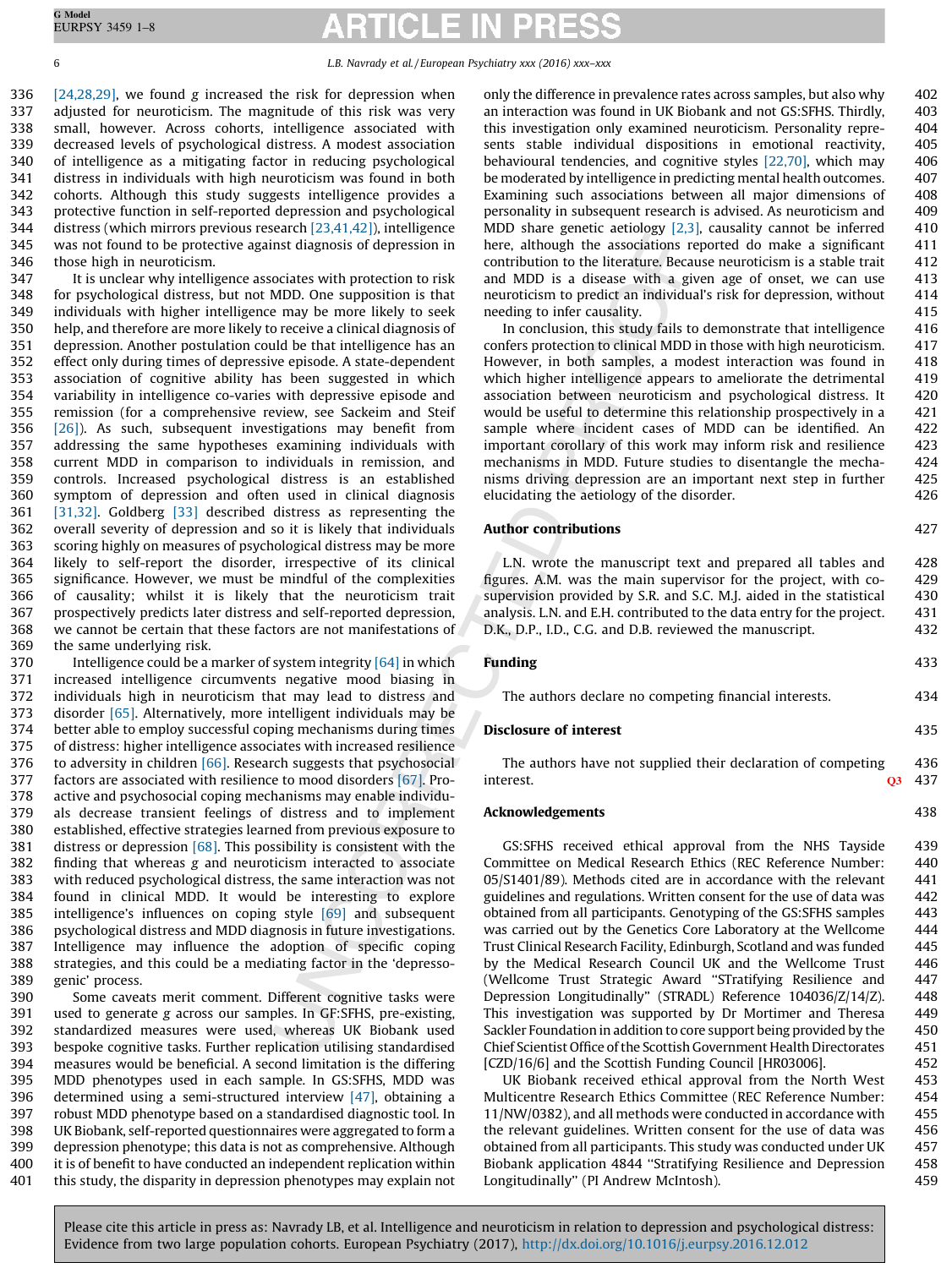# <span id="page-7-0"></span>460 Appendix A. Supplementary data

461 Supplementary data associated with this article can be found, in 462 the online version, at [http://dx.doi.org/10.1016/j.eurpsy.2016.12.012.](http://dx.doi.org/10.1016/j.eurpsy.2016.12.012)

# 463 References

- 464 [1] Ferrari AJ, Charlson FJ, Norman RE, Patten SB, Freedman G, Murray CJ, et al.<br>465 **Burden of depressive disorders by country**, sex, age, and year: findings from 465 Burden of depressive disorders by country, sex, age, and year: findings from<br>466 the global burden of disease study 2010. PLoS Med 2013;10(11):e1001547. 466 the global burden of disease study 2010. PLoS Med 2013;10(11):e1001547.<br>467 [2] Kendler KS, Neale MC, Kessler RC, Heath AC, Eaves LJ. A longitudinal twin study
- 467 [2] Kendler KS, Neale MC, Kessler RC, Heath AC, Eaves LJ. A longitudinal twin study<br>468 of personality and major depression in women. Arch Gen Psychiatry 468 of personality and major depression in women. Arch Gen Psychiatry 469 1993;50(11):853-62.<br>470 131 Jardine R. Martin NG.
- 470 [3] Jardine R, Martin NG, Henderson AS. Genetic covariation between neuroticism<br>471 **In and the symptoms of anxiety and depression**. Genet Epidemiol 1984:1(2): 471 and the symptoms of anxiety and depression. Genet Epidemiol 1984;1(2):<br>472 89-107. 472 89-107.<br>473 [4] Matthey
- 473 [4] Matthews G, Deary I, Whiteman M. Personality traits, 3rd ed., Cambridge:<br>474 **Cambridge Univeristy Press**; 2009. 474 Cambridge Univeristy Press; 2009.<br>475 151 Ivlhä P. Isometsä E. The relation
- 475 [5] Jylhä P, Isometsä E. The relationship of neuroticism and extraversion to 476 symptoms of anxiety and depression in the general population. Depress 476 symptoms of anxiety and depression in the general population. Depress
- 477 Anxiety 2006;23(5):281-9.<br>478 [6] Chan SW, Goodwin GM, Har 478 [6] Chan SW, Goodwin GM, Harmer CJ. Highly neurotic never-depressed students<br>479 have negative biases in information processing. Psychol Med 2007;37(9): 479 have negative biases in information processing. Psychol Med 2007;37(9): 480 1281-91.<br>481 **Q4** [7] Muris P, F
- 481 **Q4** [7] Muris P, Roelofs J, Rassin E, Franken I, Mayer B. Mediating effects of rumination 482 and worry on the links between neuroticism. anxiety and depression. Pers 482 and worry on the links between neuroticism, anxiety and depression. Pers<br>483 Individual Differrences 2005;1105-11. 483 Individual Differrences 2005;1105–11.<br>484 [8] Roelofs J, Huibers M, Peeters F, Arntz A,
- 484 [8] Roelofs J, Huibers M, Peeters F, Arntz A, van Os J. Rumination and worrying as 485 [18] possible mediators in the relation between neuroticism and symptoms of 485 possible mediators in the relation between neuroticism and symptoms of a 486 depression and anxiety in clinically depressed individuals. Behav Res Ther 486 depression and anxiety in clinically depressed individuals. Behav Res Ther<br>487 2008:46(12):1283-9. 487 2008;46(12):1283–9.
- 488 [9] Farmer A, Korszun A, Owen MJ, Craddock N, Jones L, Jones I, et al. Medical<br>489 disorders in people with recurrent depression. Br J Psychiatry 2008;192(5): 489 disorders in people with recurrent depression. Br J Psychiatry 2008;192(5):
- 490 351–5.<br>491 [10] Hirsch 491 [10] Hirschfeld RM, Klerman GL, Lavori P, Keller MB, Griffith P, Coryell W. Pre-<br>492 morbid personality assessments of first onset of maior depression. Arch Gen 492 morbid personality assessments of first onset of major depression. Arch Gen 493 Psychiatry 1989;46(4):345–50.
- 494 [11] Kendler KS, Gatz M, Gardner CO, Pedersen NL. Personality and major depres-<br>495 sion: a Swedish longitudinal. population-based twin study. Arch Gen Psychi-495 sion: a Swedish longitudinal, population-based twin study. Arch Gen Psychi-496 atry 2006;63(10):1113–20.
- 497 [12] Fanous AH, Neale MC, Aggen SH, Kendler KS. A longitudinal study of person-<br>498 **a** ality and maior depression in a population-based sample of male twins. 498 ality and major depression in a population-based sample of male twins. 499 Psychol Med 2007;37(8):1163-72.<br>500 131 Schmutte PS, Ryff CD, Personality
- 500 [13] Schmutte PS, Ryff CD. Personality and well-being: reexamining methods and<br>501 meanings. J Pers Soc Psychol 1997;73(3):549–59.<br>502 [14] Spiiker L de Graaf R. Oldehinkel AL Nolen WA. Ormel L Are the vulnerability 501 meanings. J Pers Soc Psychol 1997;73(3):549–59.
- 502 [14] Spijker J, de Graaf R, Oldehinkel AJ, Nolen WA, Ormel J. Are the vulnerability 503 effects of personality and psychosocial functioning on depression accounted 504 for by subthreshold symptoms? Depress Anxiety 2007 effects of personality and psychosocial functioning on depression accounted 504 for by subthreshold symptoms? Depress Anxiety 2007;24(7):472–8.
- 505 [15] Fergusson DM, Horwood LJ, Lawton JM. The relationships between neuroti-506 cism and depressive symptoms. Soc Psychiatry Psychiatr Epidemiol 507 1989;24(6):275–81.
- 508 [16] Kendler KS, Kuhn J, Prescott CA. The interrelationship of neuroticism, sex, and 509 stressful life events in the prediction of episodes of major depression. Am J<br>510 Psychiatry 2004;161(4):631–6. stressful life events in the prediction of episodes of major depression. Am J
- 510 Psychiatry 2004;161(4):631–6.<br>511 [17] Neeleman J, Ormel J, Bijl RV. T<br>512 health: associations with perso [17] Neeleman J, Ormel J, Bijl RV. The distribution of psychiatric and somatic III Med 2001;63(2):239-47.
- 512 health: associations with personality and socioeconomic status. Psychosom<br>513 Med 2001;63(2):239–47.<br>514 [18] Hardeveld F, Spijker J, De Graaf R, Nolen WA, Beekman AT. Recurrence of major<br>615 depressive disorder and it [18] Hardeveld F, Spijker J, De Graaf R, Nolen WA, Beekman AT. Recurrence of major depressive disorder and its predictors in the general population: results from the Netherlands Mental Health Survey and Incidence Study (NEMESIS). Psychol Med 2013;43(1):39-48.
- 518 [19] Conley JJ. Longitudinal stability of personality traits: a multitrait-multime-<br>519 thod-multioccasion analysis. J Pers Soc Psychol 1985;49(5):1266–82. 519 thod-multioccasion analysis. J Pers Soc Psychol 1985;49(5):1266-82.<br>520 [20] Humphreys L. The construct of general intellience. Intelligence 1979;1
- 520 [20] Humphreys L. The construct of general intellience. Intelligence 1979;105–20. 522 Intelligence 2015;53:23–32.
- 521 [21] Wraw C, Deary IJ, Gale CR, Der G. Intelligence in youth and health at age 50.<br>522 Intelligence 2015;53:23-32.<br>523 [22] Deary IJ, Weiss A, Batty GD. Intelligence and personality as predictors of illness<br>524 and dea [22] Deary IJ, Weiss A, Batty GD. Intelligence and personality as predictors of illness 524 and death: how researchers in differential psychology and chronic disease<br>525 epidemiology are collaborating to understand and address health inequalities.<br>526 Psychol Sci Public Interest 2010;11(2):53–79. epidemiology are collaborating to understand and address health inequalities. 526 Psychol Sci Public Interest 2010;11(2):53–79.
- 527 [23] Calvin CM, Deary IJ, Fenton C, Roberts BA, Der G, Leckenby N, et al. Intelligence 528 in youth and all-cause-mortality: systematic review with meta-analysis. Int J 529 Epidemiol 2011;40(3):626–44.
- 530 [24] Gale CR, Deary IJ, Boyle SH, Barefoot J, Mortensen LH, Batty GD. Cognitive ability in early adulthood and risk of 5 specific psychiatric disorders in middle 532 age: the Vietnam experience study. Arch Gen Psychiat ability in early adulthood and risk of 5 specific psychiatric disorders in middle
- 532 age: the Vietnam experience study. Arch Gen Psychiatry 2008;65(12):1410–8.<br>533 [25] Marazziti D, Consoli G, Picchetti M, Carlini M, Faravelli L. Cognitive im-<br>534 pairment in major depression. Eur J Pharmacol 2010;626( [25] Marazziti D, Consoli G, Picchetti M, Carlini M, Faravelli L. Cognitive im-534 pairment in major depression. Eur J Pharmacol 2010;626(1):83-6.<br>535 [26] Sackeim H, Steif B. The neuropsychology of depression and m
- 535 [26] Sackeim H, Steif B. The neuropsychology of depression and mania. In:<br>536 Georgotas A, Cancro R, editors. Depression and mania. New York: Elsevier;<br>537 1988. p. 265–89. Georgotas A, Cancro R, editors. Depression and mania. New York: Elsevier; 537 1988. p. 265–89.
- 538 [27] Gale C, Hatch S, Batty G, Deary I. Intelligence in childhood and risk of 539 psychological distress in adulthood: the 1958 National Child Development 539 psychological distress in adulthood: the 1958 National Child Development<br>540 Survey and the 1970 British Cohort Study Intelligence 2009:92-9 Survey and the 1970 British Cohort Study. Intelligence 2009;92-9.
- [28] Gale CR, Batty GD, Tynelius P, Deary IJ, Rasmussen F. Intelligence in early 541 adulthood and subsequent hospitalization for mental disorders. Epidemiology 542<br>2010:21(1):70-7<br>543 543 2010;21(1):70–7.<br>Maccabe JH. Population-based cohort studies on premorbid cognitive function 544
- [29] Maccabe JH. Population-based cohort studies on premorbid cognitive function 544 in schizophrenia. Epidemiol Rev 2008;30:77–83.<br>Zammit S, Allebeck P, David AS, Dalman C, Hemmingsson T, Lundberg I, et al. A 546
- [30] Zammit S, Allebeck P, David AS, Dalman C, Hemmingsson T, Lundberg I, et al. A 546 longitudinal study of premorbid IQ Score and risk of developing schizophrenia, 547<br>bipolar disorder, severe depression, and other non-affective psychoses. Arch 548 bipolar disorder, severe depression, and other non-affective psychoses. Arch 548<br>Gen Psychiatry 2004;61(4):354–60. Gen Psychiatry 2004;61(4):354–60.<br>Reck A Rush A Shaw B Cognitive therany of depression New York: 1979 05550
- [31] Beck A, Rush A, Shaw B. Cognitive therapy of depression. New York; 1979.  $Q5550$ <br>[32] Snaith RP. The concepts of mild depression. Br | Psychiatry 1987;150: 551
- [32] Snaith RP. The concepts of mild depression. Br J Psychiatry 1987;150: 551 387–93. 552 [33] Goldberg DP, Bridges K, Duncan-Jones P, Grayson D. Dimensions of neuroses 553
- seen in primary-care settings. Psychol Med 1987;17(2):461-70. 554<br>Kessler RC, Wang PS. The descriptive epidemiology of commonly occurring 555
- [34] Kessler RC, Wang PS. The descriptive epidemiology of commonly occurring 555 mental disorders in the United States. Annu Rev Public Health 2008;29: 556 mental disorders in the United States. Annu Rev Public Health 2008;29: 556<br>115-29. 557 115–29. 557 [35] Singleton N, Bumpstead R, O'Brien M, Lee A, Meltzer H. Psychiatric morbidity 558
- among adults living in private households, 2000. Int Rev Psychiatry 559 2003;15(1–2):65–73. 560
- [36] Goldberg D, Hillier V. A scaled version of the General Health Questionnaire. 561 Psychol Med 1979;139–45.<br>Kroencke K, Spitzer R, Williams J. The phq-9: validity of a brief depression 563
- [37] Kroencke K, Spitzer R, Williams J. The phq-9: validity of a brief depression 563 severity measure. J Gen Intern Med 2001;606-13.<br>Ormel J, Wohlfarth T. How neuroticism, long-term difficulties, and life situa- 565
- [38] Ormel J, Wohlfarth T. How neuroticism, long-term difficulties, and life situa- 565 tion change influence psychological distress: a longitudinal model. J Pers Soc 566<br>Psychol 1991;60(5):744–55. Psychol 1991;60(5):744–55.<br>Hatch SL, Jones PB, Kuh D, Hardy R, Wadsworth ME, Richards M. Childhood 568
- [39] Hatch SL, Jones PB, Kuh D, Hardy R, Wadsworth ME, Richards M. Childhood 568 cognitive ability and adult mental health in the British 1946 birth cohort. Soc 569 cognitive ability and adult mental health in the British 1946 birth cohort. Soc 569 Sci Med 2007;64(11):2285–96.<br>Gulliver A, Griffiths KM, Christensen H, Brewer JL. A systematic review of help- 571
- [40] Gulliver A, Griffiths KM, Christensen H, Brewer JL. A systematic review of help- 571 seeking interventions for depression, anxiety and general psychological dis-<br>tress. BMC Psychiatry 2012;12:81. 573 tress. BMC Psychiatry 2012;12:81. 573
- [41] Weiss A, Gale C, Batty D, Deary I. Emotionally stable, intelligent men 574 live longer: the Vietnam Experience Study Cohort. Psychosom Med 2009; 575<br>385–94. 576<br>Leikas S, Mäkinen S, Lönnqvist JE, Verkasalo M. Cognitive ability × emotional 577 576<br>Iapi 1385–94. S76. 576. seikas S, Mäkinen S, Lönnqvist JE, Verkasalo M. Cognitive ability × emotional 577
- stability interactions on adjustment. Eur J Pers 2009;329–42. 578<br>Smith BH, Campbell A, Linksted P, Fitzpatrick B, Jackson C, Kerr SM, et al. 579
- [43] Smith BH, Campbell A, Linksted P, Fitzpatrick B, Jackson C, Kerr SM, et al. 579 Cohort profile: Generation Scotland: Scottish Family Health Study (GS:SFHS). 580<br>The study, its participants and their potential for genetic research on health 581 The study, its participants and their potential for genetic research on health  $581$  and illness. Int J Epidemiol 2013;42(3):689–700. and illness. Int J Epidemiol 2013;42(3):689–700.<br>Smith BH, Campbell H, Blackwood D, Connell J, Connor M, Deary IJ, et al. 583
- [44] Smith BH, Campbell H, Blackwood D, Connell J, Connor M, Deary IJ, et al. 583 Generation Scotland: the Scottish Family Health Study; a new resource for 584 researching genes and heritability. BMC Med Genet 2006;7:74. 585
- [45] Allen N, Sudlow C, Downey P, Peakman T, Danesh J, Elliot P, et al. UK Biobank: 586 current status and what it means for epidemiology. Health Policy Technol 587 2012;123–6. 588
- [46] Sudlow C, Gallacher J, Allen N, Beral V, Burton P, Danesh J, et al. UK biobank: an 589 open access resource for identifying the causes of a wide range of complex 590 diseases of middle and old age. PLoS Med 2015;12(3):e1001779. diseases of middle and old age. PLoS Med 2015;12(3):e1001779.<br>First M, Spitzer R, Gibbon M, Williams J. Structured Clinical Interview for DSM- 592
- [47] First M, Spitzer R, Gibbon M, Williams J. Structured Clinical Interview for DSM- 592 IV Axis I Disorders, Clinician Version (SCID-CV). Washington, DC, USA: 593 American Psychiatric Publishing, Inc; 1997.<br>Wechsler D. The measurement and appraisal of adult intelligence. Baltimore. 595
- [48] Wechsler D. The measurement and appraisal of adult intelligence. Baltimore, 595 Md: Williams & Wilkens; 1958. 596
- [49] Wechsler D. A standardized memory scale for clinical use. J Psychol 1945; 597 87–95. 598 [50] Raven J. Guide to using the Mill Hill Vocabulary Scale with the Progressive 599
- Matrices Scales. Oxford, England: H.K. Lewis & Co; 1958.<br>Marioni R Batty G. Hayward C. Kerr S. Campbell A. Hockling L. et al. Common 601
- [51] Marioni R, Batty G, Hayward C, Kerr S, Campbell A, Hockling L, et al. Common 601 genetic variants explain the majority of the correlation between height and 602<br>intelligence: the Generation Scotland Study Behay Genet 2014:91-6 603 intelligence: the Generation Scotland Study. Behav Genet 2014;91–6. 603<br>Eysenck H. Dimensions of personality: 16, 5 or 3 criteria for a taxonomic 604
- [52] Eysenck H. Dimensions of personality: 16, 5 or 3 criteria for a taxonomic 604 paradigm. Pers Individual Differ 1991;773–90.<br>Gow A. Whiteman M. Pattie A. Deary L. Goldberg's 'IPIP' Big-Five factor – 606
- [53] Gow A, Whiteman M, Pattie A, Deary I. Goldberg's 'IPIP' Big-Five factor 606 markers: internal consistency and concurrent validation in Scotland. Pers 607 Individual Differ  $2005:317-29$ .
- [54] Eysenck S, Eysenck H, Barrett P. A revised version of the psychoticism scale. 609 Pers Individual Differ 1985;21-9.
- [55] Payne R, Abel G. UK indices of multiple deprivation a way to make compa- Q6611
- risons across constituent countries easier. Health Stat Q 2012. 612<br>Smith DL Nicholl BL Cullen B. Martin D. Ul-Hag Z. Evans L et al. Prevalence and 613 [56] Smith DJ, Nicholl BI, Cullen B, Martin D, Ul-Haq Z, Evans J, et al. Prevalence and 613 characteristics of probable major depression and bipolar disorder within UK 614<br>biobank: cross-sectional study of 172.751 participants. PLoS One 2013;8(11): 615 biobank: cross-sectional study of 172,751 participants. PLoS One 2013;8(11): e75362. 616
- [57] Biobank U. UK Biobank: protocol for a large-scale prospective epidemiological 617 resource; 2011 [Available from: [http://www.ukbiobank.ac.uk/wp-content/](http://www.ukbiobank.ac.uk/wp-content/uploads/2011/11/UK-Biobank-Protocol.pdf) 618
- [uploads/2011/11/UK-Biobank-Protocol.pdf](http://www.ukbiobank.ac.uk/wp-content/uploads/2011/11/UK-Biobank-Protocol.pdf) ; cited 2011 24/10/2016]. 619<br>Biobank U. Touchscreen questionnaire; 2012 [Available from: http://www. 620 [58] Biobank U. Touchscreen questionnaire; 2012 [Available from: [http://www.](http://www.ukbiobank.ac.uk/wp-content/uploads/2011/06/Touch_screen_questionnaire.pdf?phpMyAdmin=trmKQIYdjjnQlgJ%2CfAzikMhEnx6) 620 [ukbiobank.ac.uk/wp-content/uploads/2011/06/Touch\\_screen\\_questionnaire.](http://www.ukbiobank.ac.uk/wp-content/uploads/2011/06/Touch_screen_questionnaire.pdf?phpMyAdmin=trmKQIYdjjnQlgJ%2CfAzikMhEnx6) 621 [pdf?phpMyAdmin=trmKQIYdjjnQlgJ%2CfAzikMhEnx6\]](http://www.ukbiobank.ac.uk/wp-content/uploads/2011/06/Touch_screen_questionnaire.pdf?phpMyAdmin=trmKQIYdjjnQlgJ%2CfAzikMhEnx6).<br>WHO. The ICD-10 classification of mental and behavioural disorders. Geneva: 623
- [59] WHO. The ICD-10 classification of mental and behavioural disorders. Geneva: 623 WHO; 1992. 624<br>APA. Washington, DC: American Psychiatric Association; 1994. **Q7625**
- [60] APA. Washington, DC: American Psychiatric Association; 1994. **Q7625**<br>[61] Townsend P. Deprivation. J Soc Policy 1987;125–46. **G86**
- [61] Townsend P. Deprivation. J Soc Policy 1987;125-46.